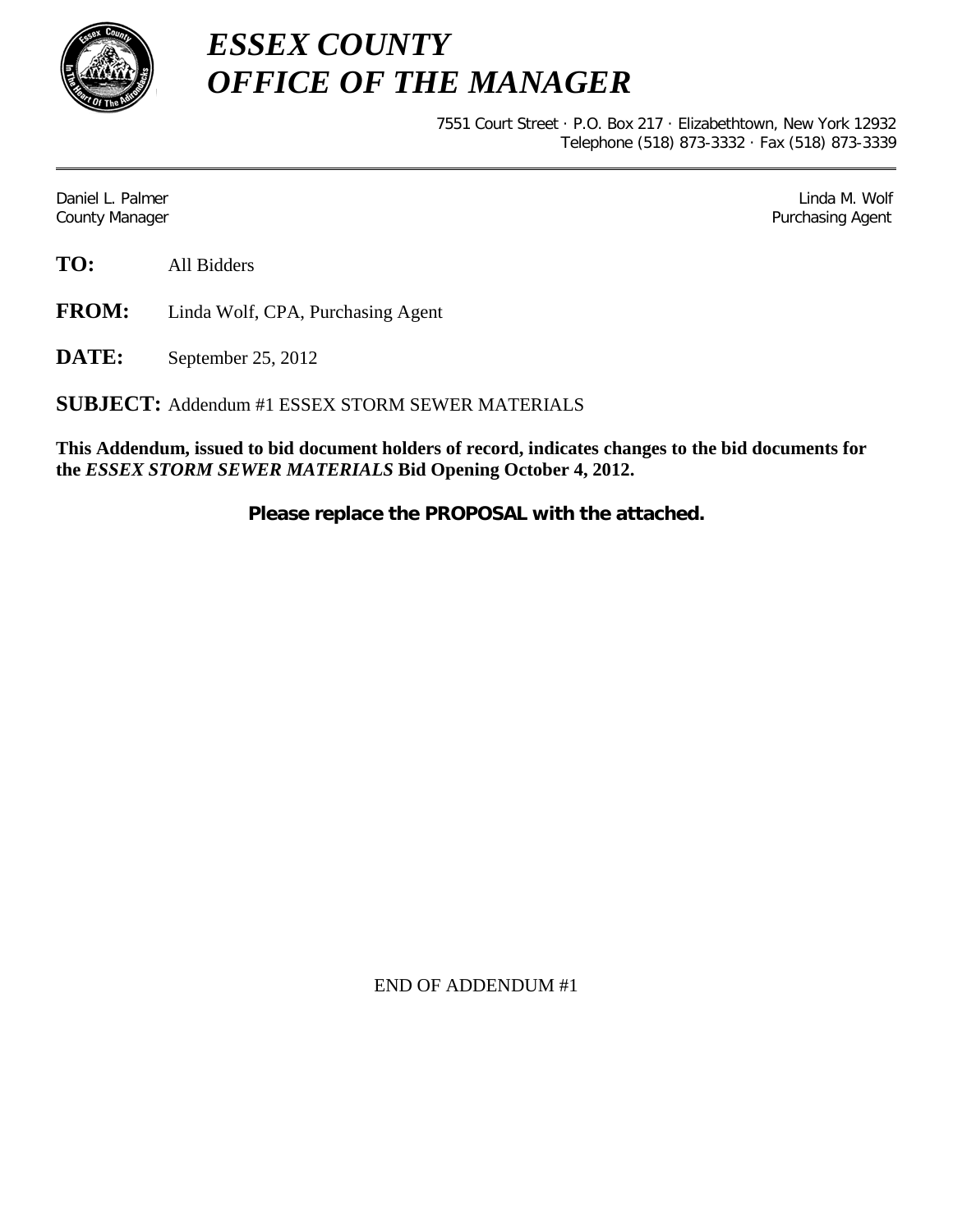# **PROPOSAL**

In compliance with this specification, the undersigned agrees to provide Materials for the Essex Storm Sewer Project in the following Lot amounts:

### **Man Hole # 1**

| Quantity | Unit of<br>Measure | <b>Material Description</b>                                                                                                                                                                                                                                                                                                                                                               | Lot | Price<br>per lot | Extended<br>Price |
|----------|--------------------|-------------------------------------------------------------------------------------------------------------------------------------------------------------------------------------------------------------------------------------------------------------------------------------------------------------------------------------------------------------------------------------------|-----|------------------|-------------------|
|          | Lot                | 4' Inside length, 4' Inside width, 4' Inside depth<br>Openings: 0 Degrees 24"x 36" Knock out, 90 Degrees<br>$24$ "x 36" Opening (2' rise x 3' span box culvert), 180<br>Degrees 42" Diameter (30" Diameter smooth interior<br>corrugated plastic pipe), 270 Degrees 24"x 36" Knock<br>out, 8" Thick top slab, 24" Diameter opening, 24"<br>Diameter (4" height) cast iron frame and cover |     |                  |                   |

## **Man Hole #2, #3 & #4**

| Quantity | Unit of<br>Measure | <b>Material Description</b>                                                                                                                                                                                                                                                                                                                                                                                  | Lot | Price<br>per lot | Extended<br>Price |
|----------|--------------------|--------------------------------------------------------------------------------------------------------------------------------------------------------------------------------------------------------------------------------------------------------------------------------------------------------------------------------------------------------------------------------------------------------------|-----|------------------|-------------------|
| 3        | Lot                | 4' Inside length, 4' Inside width, 4' Inside depth<br>Openings: 0 Degrees 42" Diameter (30" Diameter<br>smooth interior corrugated plastic pipe), 90 Degrees<br>24"x 36" Knock out, 180 Degrees 42" Diameter (30"<br>Diameter smooth interior corrugated plastic pipe), 270<br>Degrees 24"x 36" Knock out, 8" Thick top slab, 24"<br>Diameter opening, 24" Diameter (4" height) cast iron<br>frame and cover |     |                  |                   |

### **Man Hole # 5**

| Quantity | Unit of<br>Measure | <b>Material Description</b>                                                                                                                                                                                                                                                                                                                              | Lot | Price<br>per lot | Extended<br>Price |
|----------|--------------------|----------------------------------------------------------------------------------------------------------------------------------------------------------------------------------------------------------------------------------------------------------------------------------------------------------------------------------------------------------|-----|------------------|-------------------|
|          | Lot                | 4' Inside length, 4' Inside width, 4' Inside depth<br>Openings: 0 Degrees 42" Diameter (30" Diameter<br>smooth interior corrugated plastic pipe), 90 Degrees<br>24"x 36" Knock out, 180 Degrees 24"x 36" Knock out,<br>270 Degrees 24"x 36" Knock out, 8" Thick top slab,<br>24" Diameter opening, 24" Diameter (4" height) cast<br>iron frame and cover |     |                  |                   |

#### **Catch Basin**

| Quantity | Unit of<br>Measure | <b>Material Description</b>                                                                                                                                                                                                                                                                  | Lot | Price<br>per lot | Extended<br>Price |
|----------|--------------------|----------------------------------------------------------------------------------------------------------------------------------------------------------------------------------------------------------------------------------------------------------------------------------------------|-----|------------------|-------------------|
| 6        | Lot                | 2' Minimum inside length, 2' Minimum inside width,<br>3' Minimum inside depth<br>Openings: 0 Degrees 24"x 36" Knock out, 90 Degrees<br>24"x 36" Knock out, 180 Degrees 24"x 36" Knock out,<br>270 Degrees 24"x 36" Knock out, Top slab if required,<br>Cast iron frame and grate (4" height) |     |                  |                   |